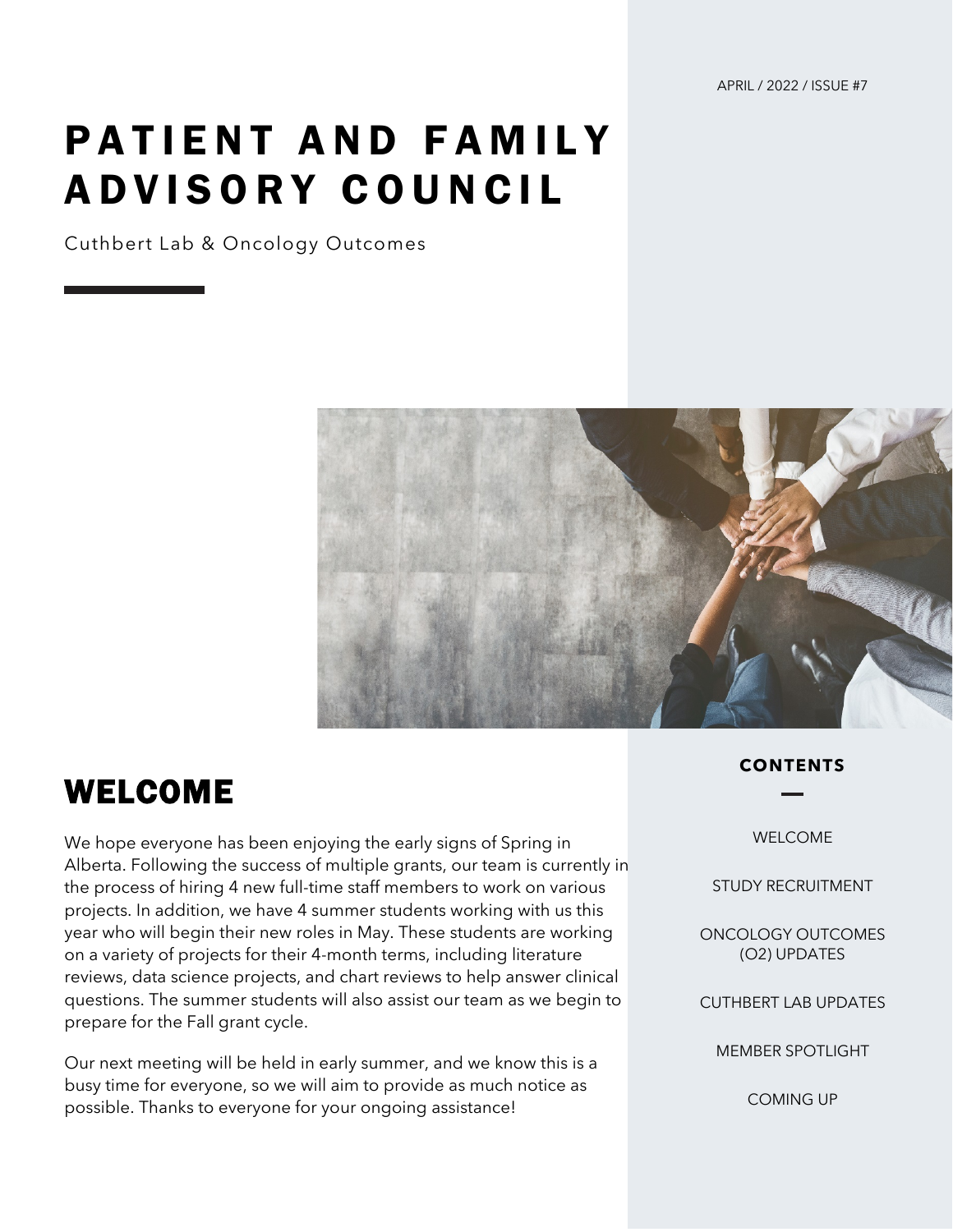# Study Recruitment

#### Ongoing Recruitment

We continue to actively recruit participants for several studies right now, including:

- Healthcare Provider and Patient Views on Prescribing Opioids for Cancer Patients
- Patients' Perspectives of Value Frameworks Used to Guide Oncology Treatment Decisions

If you think the studies might be relevant to your contacts, please feel free to share the website links.

Details of each study can be found at: <https://www.cuthbertlab.com/news>



## O2 Updates

Alberta Small cell study on Clinical Outcomes and Treatment patterns since the introduction of durvalumab (ASCOT study)



Recent studies evaluating treatment patterns, clinical outcomes, and healthcare resource utilization in patients with Extensive Stage Small Cell Lung Cancer (ES SCLC) have revealed a high unmet need for more effective and innovative therapies in this population.

Our study aims to gain a comprehensive understanding of treatment patterns, clinical outcomes, and survival in patients with ES SCLC in Canada since the introduction of durvalumab.

We intend to use the data from this study to better understand the real-world outcomes of people treated in routine clinical practice in the post-durvalumab era, as well as to assess the feasibility of Alberta's current data infrastructure – to support the potential for future outcomes-based agreements.

### **Cuthbert** Lab Updates

As discussed at our previous meeting, we will be reaching out to PFAC members over the summer for assistance with grant preparation for the Fall grant cycle. We will likely contact PFAC members individually based on the scope and topic of the project.

We recognize that time is limited, and while your input and lived experience are extremely valuable to us as we develop grant applications, please keep in mind that there is no obligation to help with this.